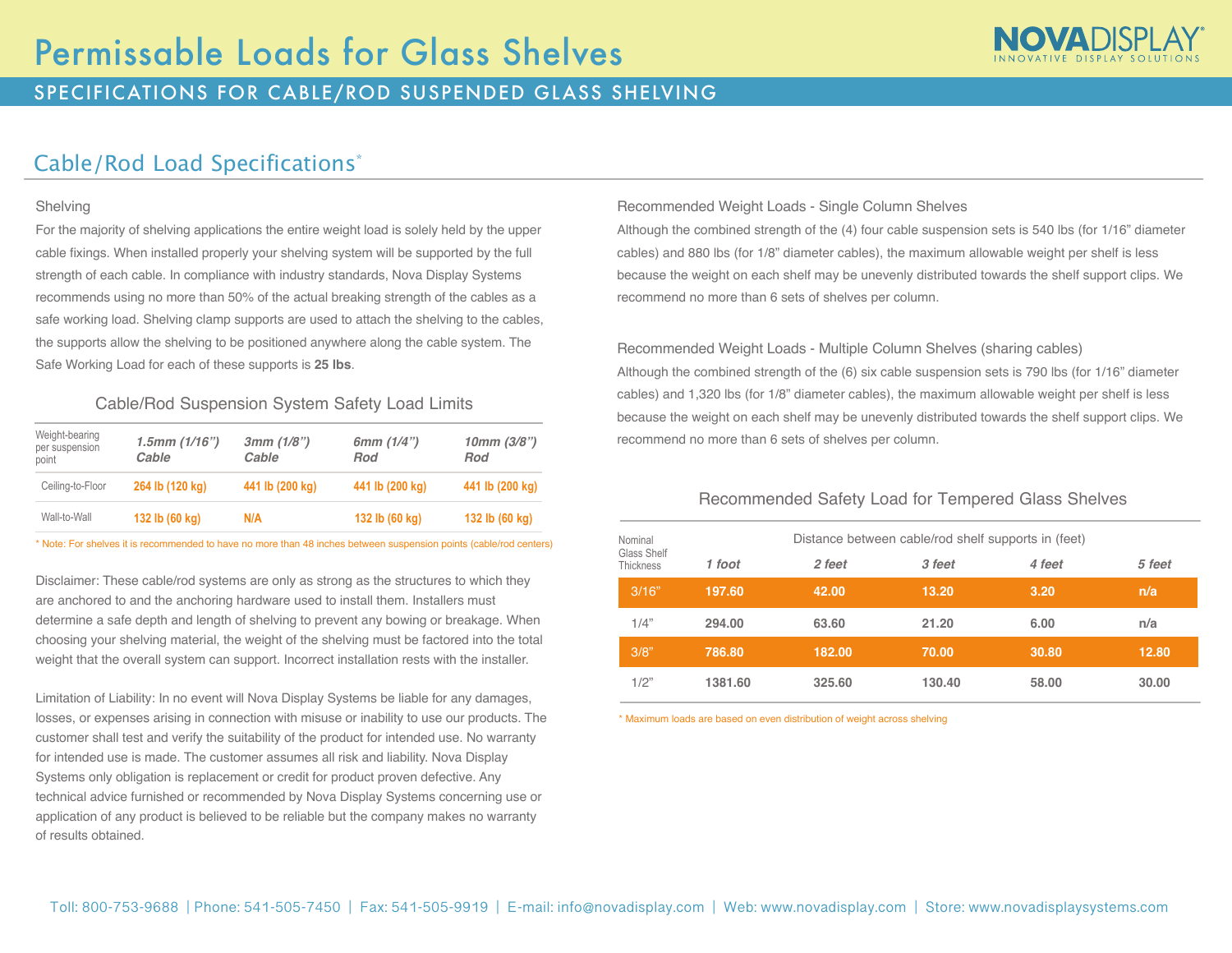# Permissable Loads for Glass Shelves



### SPECIFICATIONS FOR SINGLE COLUMN GLASS SHELVING

# 3/16" Glass

| 1 Shelf System - 40 lbs per shelf | 1 to 3 Shelves.<br>4 Shelves  |
|-----------------------------------|-------------------------------|
| 2 Shelf System - 40 lbs per shelf | 5 Shelves<br><b>6 Shelves</b> |
| 3 Shelf System - 40 lbs per shelf |                               |
| 4 Shelf System - 30 lbs per shelf |                               |
| 5 Shelf System - 20 lbs per shelf |                               |
| 6 Shelf System - 15 lbs per shelf |                               |
|                                   |                               |
|                                   |                               |
|                                   |                               |
|                                   |                               |
|                                   |                               |
|                                   |                               |
|                                   |                               |
|                                   |                               |
|                                   |                               |
|                                   |                               |
|                                   |                               |



## 3/8" Glass